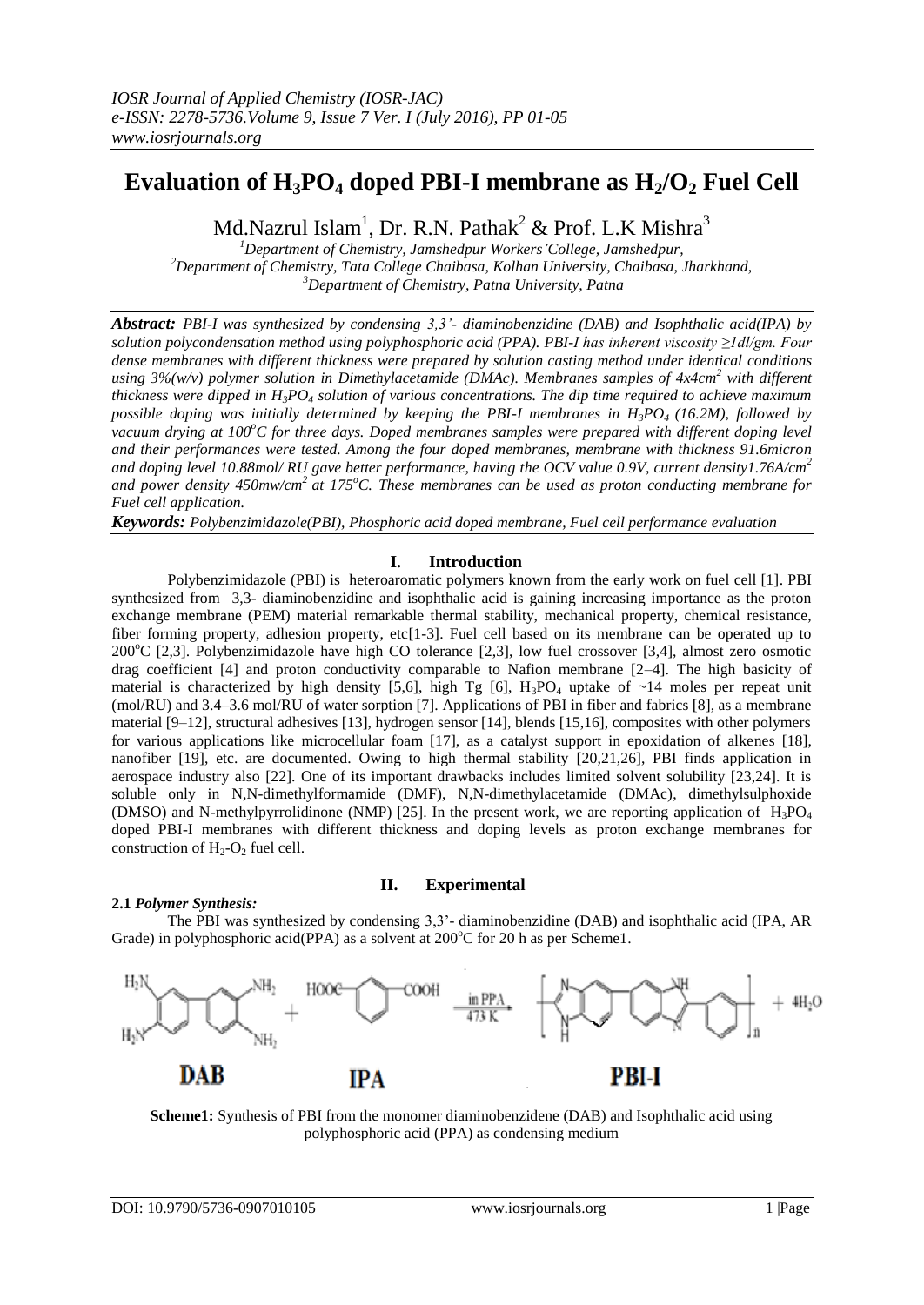#### **2.2** *Membrane Preparation:*

Dense membranes were prepared by solution casting method under identical conditions using  $3\%$  (w/v) polymer solution in DMAc, at  $80^{\circ}$ C for 14–18 h under dry atmosphere [1]. The solution after centrifugation at  $3000$  rpm (to remove undissolved particles, if any) was poured on a flat glass surface and heated at  $80^{\circ}$ C for 18 h under inert dry atmosphere. The thin film formed was peeled off and soaked in water at  $60^{\circ}$ C for 3 days in order to remove traces of DMAc. Such films were finally dried in vacuum oven at  $100^{\circ}$ C for a week and used for subsequent analyses. Four membranes of different thicknesses 65.2, 67.1, 78.1 and 91.6 micons were prepared.

## **2.3** *Doping of Membrane:*

Membrane samples of  $4X4 \text{ cm}^2$  of different thickness were dipped in  $H_3PO_4$  (PA) solution of various concentrations. The dip time required to achieve maximum possible doping was initially determined, and it was found that maximum possible doping was achieved by keeping the PBI-I membrane in the phosphoric acid (16.2 M) solution for various time intervals. The doped membranes were dried in the vacuum oven at  $100^{\circ}$ C for 3 days. The PA uptake (Mol/RU) was estimated gravimetrically. The  $H_3PO_4$  (PA) uptake (Mol/RU) time required to achieve maximum absorption was  $\sim 14.2$  (Mol/RU) (Fig.1).



**Fig. 1. H3PO4 uptake in PBI-I with time.**

#### **2.4** *Fabrication of Membrane Electrode Assembly (MEA):*

Two carbon cloths of size 5x5 cm<sup>2</sup> were made hydrophobic by imbibing them in 15% Teflon (PTFE) emulsion (Fuel cell stores Inc), followed by air drying for 30 min and further heat treated at  $350^{\circ}$ C for 5 h to adhere the PTFE with carbon cloth. Carbon ink was made by combining appropriate amount of Vulcan XC-72 carbon (Cabot Corporation) with PTFE emulsion in cyclohexane after ultrasonically mixing for 30 min. This ink was brushed on the carbon cloths till it reached the desired loading levels. The loading levels were double in the membrane facing side of the carbon cloth. These carbon cloths were cold pressed at 0.5 ton for 1 min and then kept in a furnace at 350 $\degree$ C for 30 min. Catalyst ink was prepared by adding 20% Pt/C and 1% PBI solution in DMAc. This mixture was ultrasonicated for 30 min and the resulting ink was brushed on the surface of the gas diffusion layer (GDL) in a hot plate until the desired loading was reached. On top of the catalyst layer a thin layer of PBI solution was given and the resulting electrodes were dried and hot pressed uni-axially with the PA doped PBI membrane. This MEA was kept in a desiccator for 1 day in order for the catalyst layer to become saturated with the excess of PA present in the membrane. All the MEAs were tested on an Arbin fuel cell test station (Model: Arbin-001 MITS Pro-FCTS 5.0-FCTS) under nonhumidified conditions.

Proton conductivity of the membranes was measured in the longitudinal direction with a four-probe method using a membrane conductivity cell (Bekktech) with gas flowing options. The membrane sample with an area of 1 cm  $\times$  3 cm was assembled in the cell in contact with two platinum electrodes placed at fixed positions. The  $H_2-O_2$  flow at 1 atmospheric pressure was maintained at both electrodes. The potentiostat was set to apply specific voltages between two Pt electrodes, and the resulting current density was measured. The performance of the fuel cell was plotted in Fig. 2 to 5.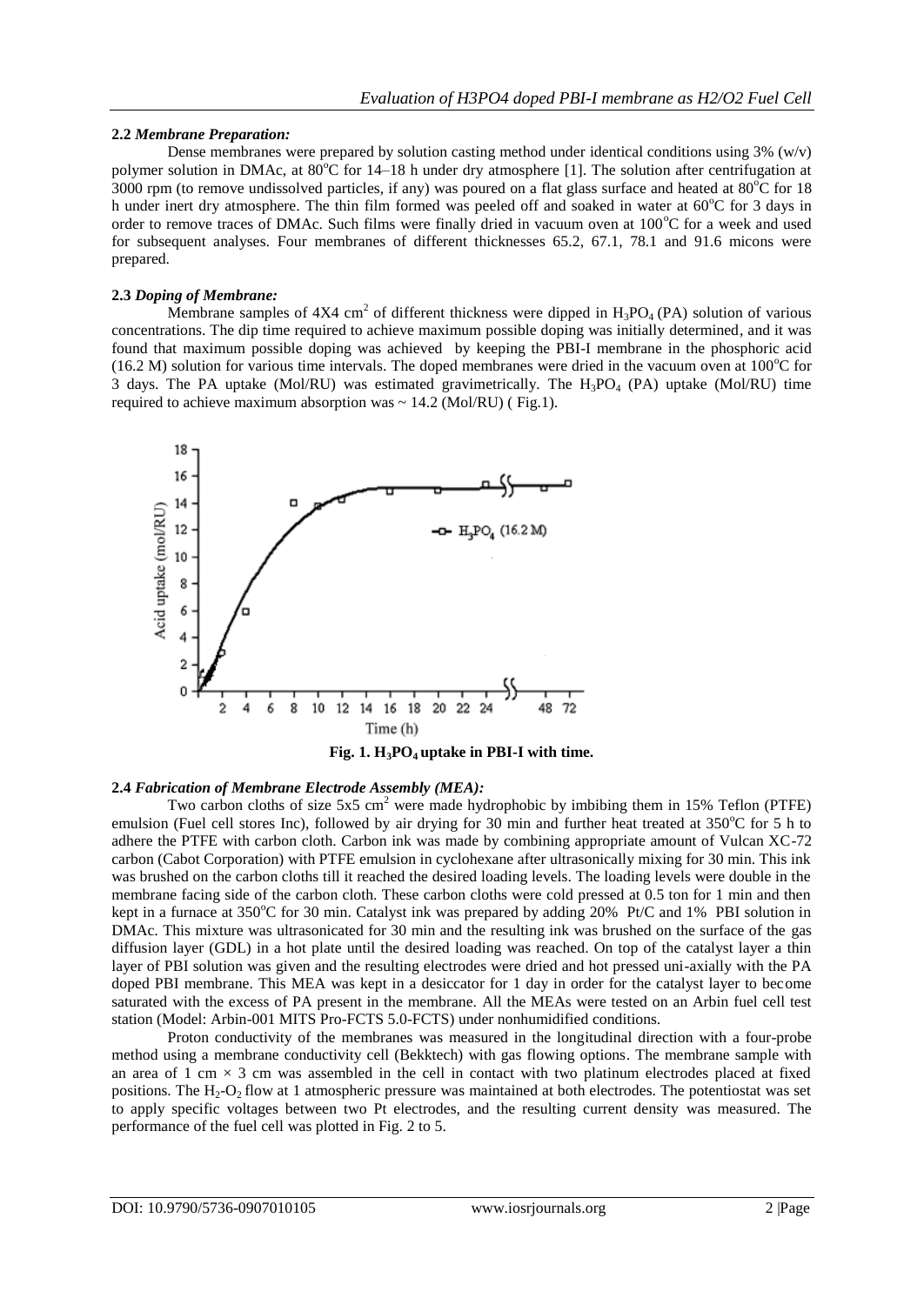#### **III. Result And Discussion**

It has been found that polybenzimidazole isolated from isophthalic acid (PBI-I) on doping with 16.2 molar H<sub>3</sub>PO<sub>4</sub> at 298K for 20-24 hours or more absorbs maximum PA for proton exchange (PE) membranes use. The optimum PA concentration of 14.2 Mol/RU was achieved by variation of PA concentration. The membranes with doping level 4.08M, 5.44M, 7.48M and 10.88M PA per repeating unit having various thickness (65.2 – 91.6 micron) were subjected to polarization plot. The performance curves of PBI-I membrane of different thicknessare shown in Fig- 2,3,4 and 5. The performance reached maximum at 10.88 PA concentration (Mole/RU) having film thickness of 91.6 microns.

The inherent viscosity of polymer was determined using Ubbelohde viscometer with 0.2 g/dL polymer concentration in 98%  $H_2SO_4$  at 35<sup>o</sup>C, which was found 1dl/g. It was observed that power density increases with increasing membrane thickness. The current density also has the same trend. For the membrane having 10.88 Mol/RU gave OCV value 0.9V, the current density 1.76 A/cm<sup>2</sup> and power density of 450mw/cm<sup>2</sup> at 175<sup>o</sup>C. The performance of cell membrane dropped enormously when ambient air was used in place of pure  $O<sub>2</sub>$  gas flow (Fig.5).

The critical studies of Fig- 2,3,4 & 5 shows the polarization plot for MEAs prepared from doped PBI-I membranes with different thickness as well as different doping level indicated that among four polarization plots having PBI-I membrane doping level 10.88 M/RU and thickness 91.6 Micron gave the best performance. This can be attributed to the fact that at lower doping level PBI-I membranes are not very good proton conductor and at higher doping level than 11M/RU there is leaching of phosphoric acid from membrane surfaces which ultimately affects the membrane performances. It is also inferred that membranes with lower thickness have low mechanical strength which is not suitable for  $H_2/O_2$  fuel cell in long term performances.

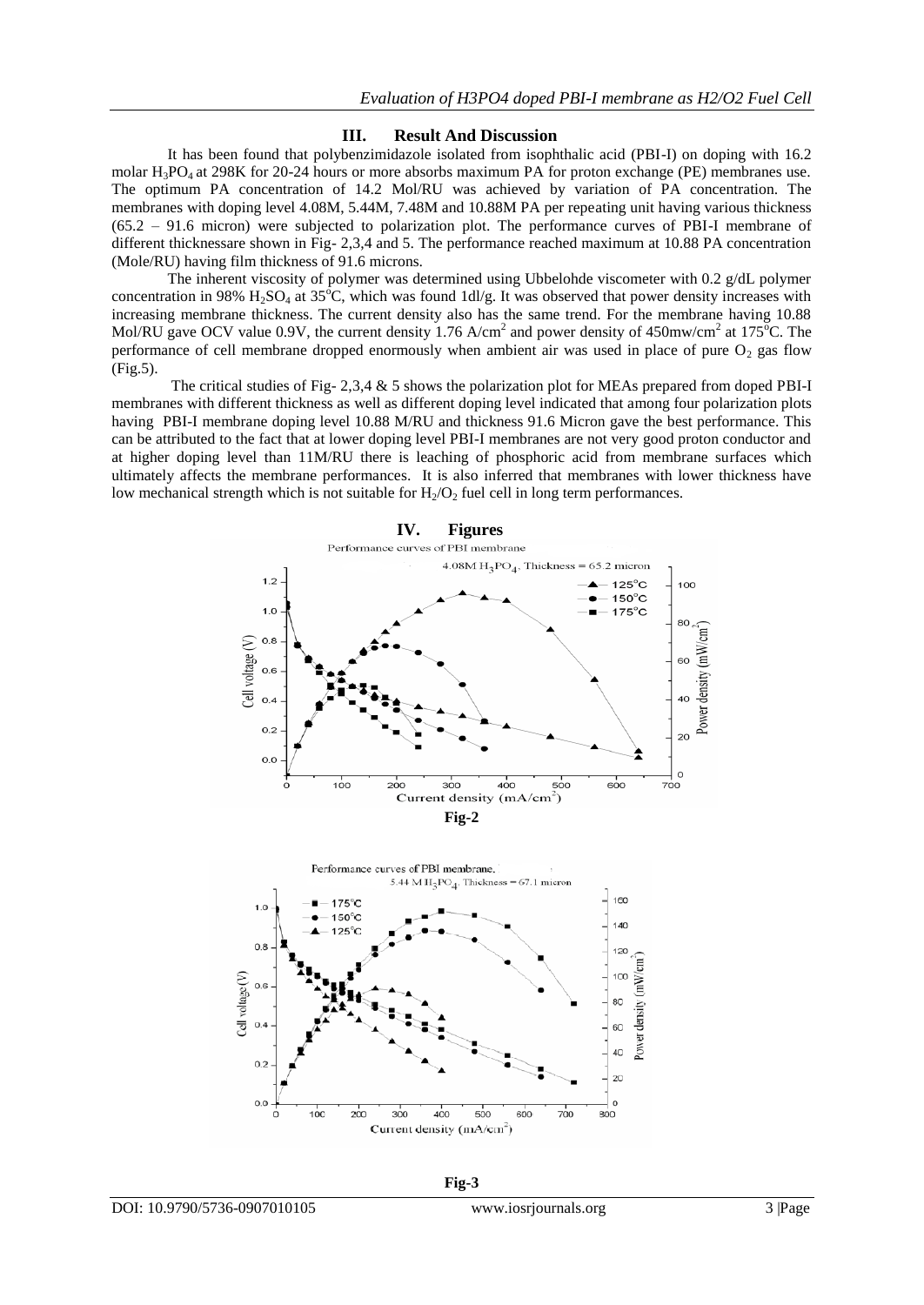

Performance curves of PBI membrane

**Fig-5**

**V. Conclusion**

PBI-I doped membranes with 91.6 micron thickness and doping level of 10.88 H<sub>3</sub>PO<sub>4</sub> (Mol/Ru) are good for  $H<sub>2</sub>/O<sub>2</sub>$  fuel cell application as alternative ecofriendly green energy requirement.